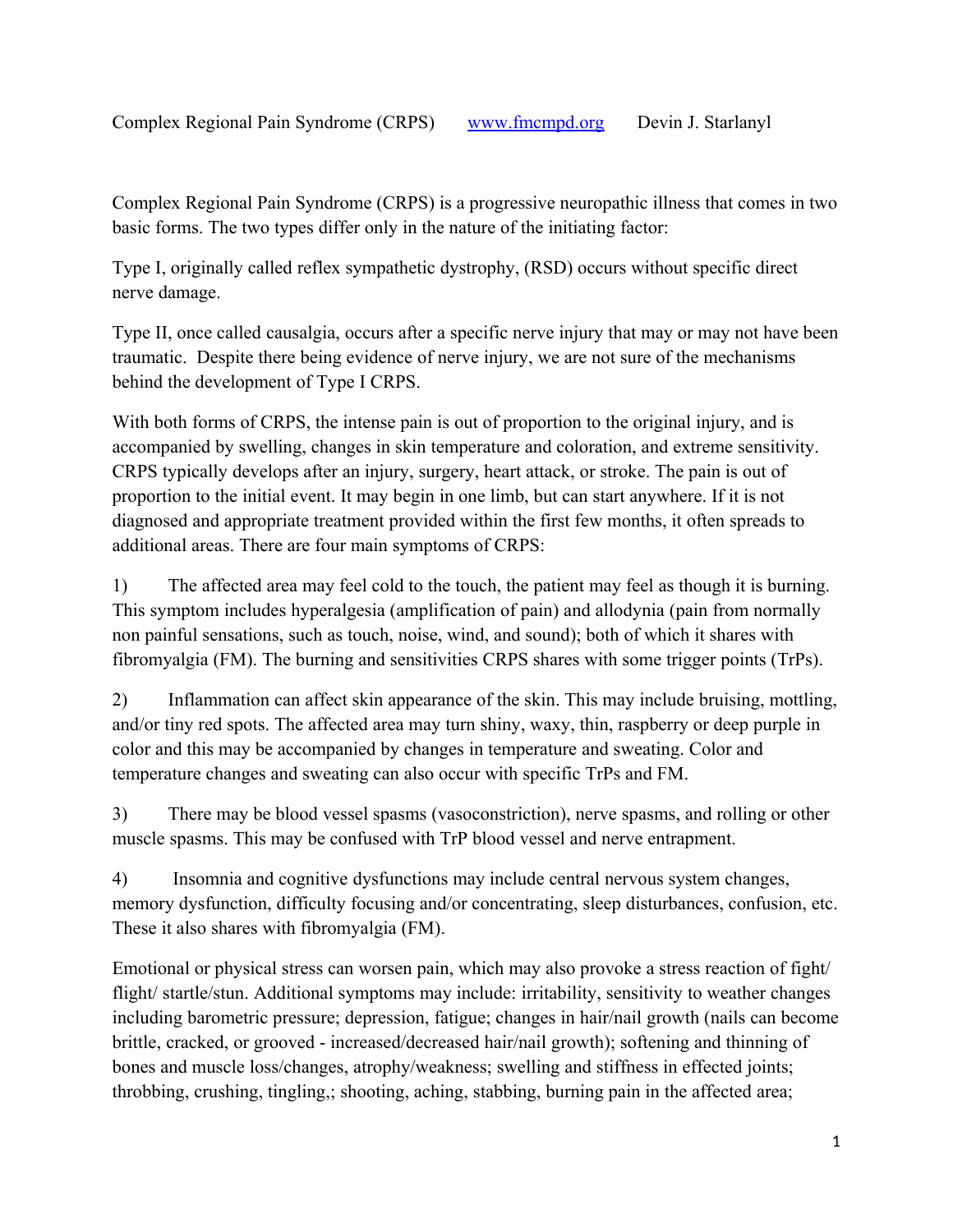tremors (shakes); chills; lack of fine motor control in the affected areas; dystonia; and /or migraines/cluster headaches. Some of these symptoms are shared with other conditions, including specific TrPs and FM. CRPS may progress to irreversible changes in the skin and bones, while the pain becomes intractable and may involve much of the body. There may be marked muscle atrophy, severely limited mobility of the affected area, and flexor tendon contracture. These symptoms may vary with time, aggravating factors such as stress, and treatment. Drop attacks (falls), almost fainting, and fainting spells are infrequently reported, as are visual problems. Since CRPS is a systemic problem, potentially any organ can be affected. CRPS symptoms are often missed or misdiagnosed. One version of the McGill Pain Index ranks CRPS highest in pain intensity, above childbirth or cancer.

In CRPS, there may be sympathetically maintained pain (SMP), sympathetically independent pain (SIP), or both. Treatment directed at SIP will not help a patient who has SMP. Treatment focused on the SMP will not resolve the symptoms of a patient with SIP. For the patient with both SIM and SMP, treatment focused on one of these components will only be partially effective. Treatment is often most effective when started early, but diagnosis and treatment of CRPS is often delayed.

Patients with FM may be at risk for development of CRPS. Wind-up, the increased sensation of pain with time (also called temporal summation of second pain or TSSP) and central nervous system (CNS) sensitization are key neurologic processes that appear to be involved in the induction and maintenance of CRPS. These it shares with FM, along with some other pathological mechanisms, (3) although there are differences. ( 4) Chronic myofascial pain and dysfunction (CMPD) due to TrPs may be another risk factor for development of CRPS. At least half of CRPS patients have myofascia pain, and all CRPS patients should be assessed for TrPs. (1) Treating the TrP component may help ease some of the symptom burden. (2;6)) "It is strongly recommended to consider the diagnosis of CRPS in all patients with a long-lasting pain condition." (5)

When there are multiple and sometimes interacting conditions in one patient, it can be difficult to prioritize treatments. The use of a multi -pronged approach to treatment, targeting conditions that can benefit the whole patient, such as lack of restorative sleep and chronic pain, is suggested. No specific test is available for CRPS. It is diagnosed primarily through symptoms.